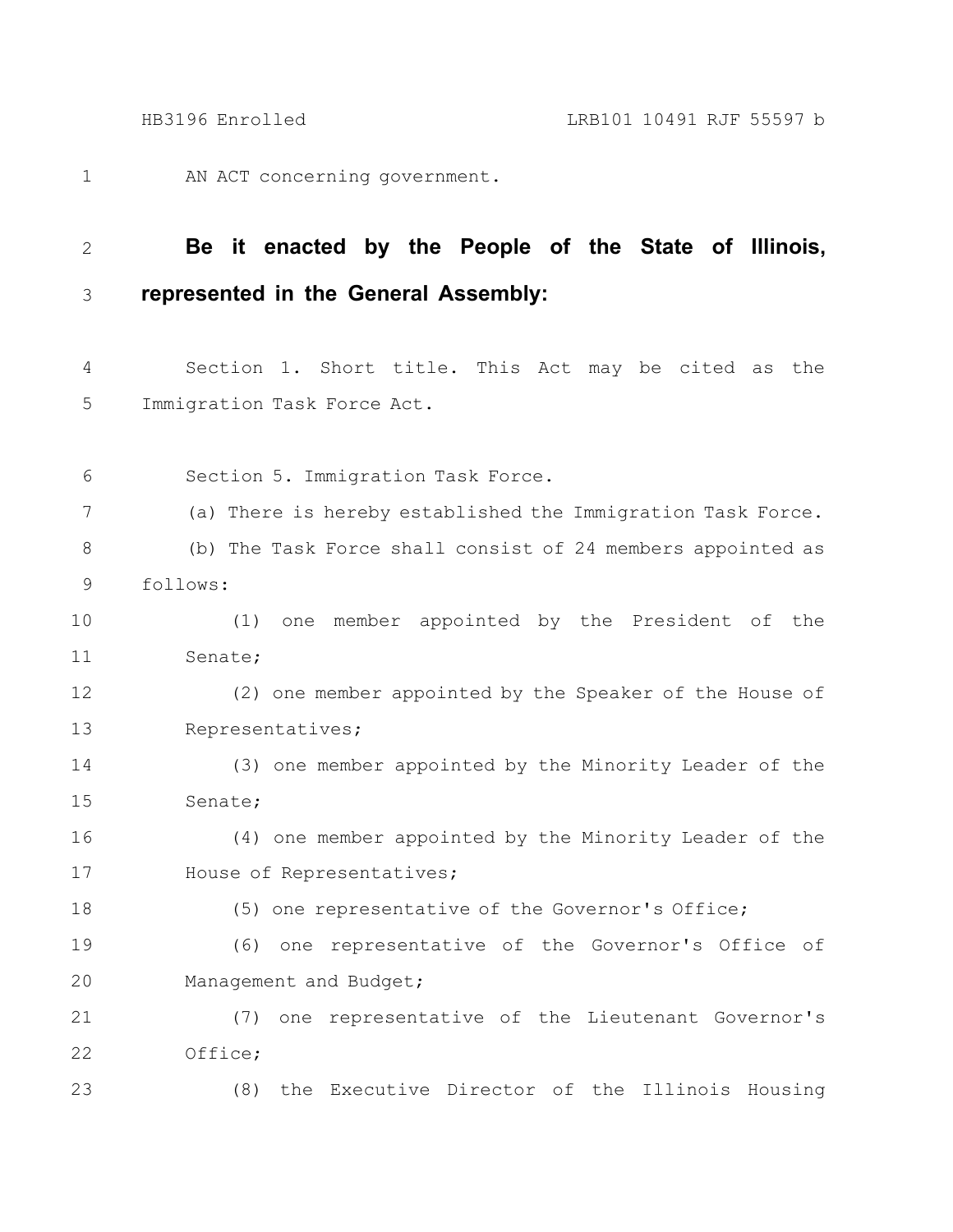Development Authority, or his or her designee; (9) the Secretary of Human Services; or his or her designee; (10) the Director on Aging, or his or her designee; (11) the Director of Commerce and Economic Opportunity or his or her designee; (12) the Director of Children and Family Services or his or her designee; (13) the Director of Public Health or his or her designee; (14) the Director of Healthcare and Family Services or his or her designee; (15) the Director of Human Rights or his or her designee; and (16) the Director of Employment Security or his or her designee; (17) the Chairman of the State Board of Education or his or her designee; (18) the Chairman of the Board of Higher Education or his or her designee; (19) the Chairman of the Illinois Community College Board or his or her designee; and (20) five representatives from organizations offering aid or services to immigrants, appointed by the Governor. (c) The Task Force shall convene as soon as practicable after the effective date of this Act, and shall hold at least 1 2 3 4 5 6 7 8 9 10 11 12 13 14 15 16 17 18 19 20 21 22 23 24 25 26 HB3196 Enrolled - 2 - LRB101 10491 RJF 55597 b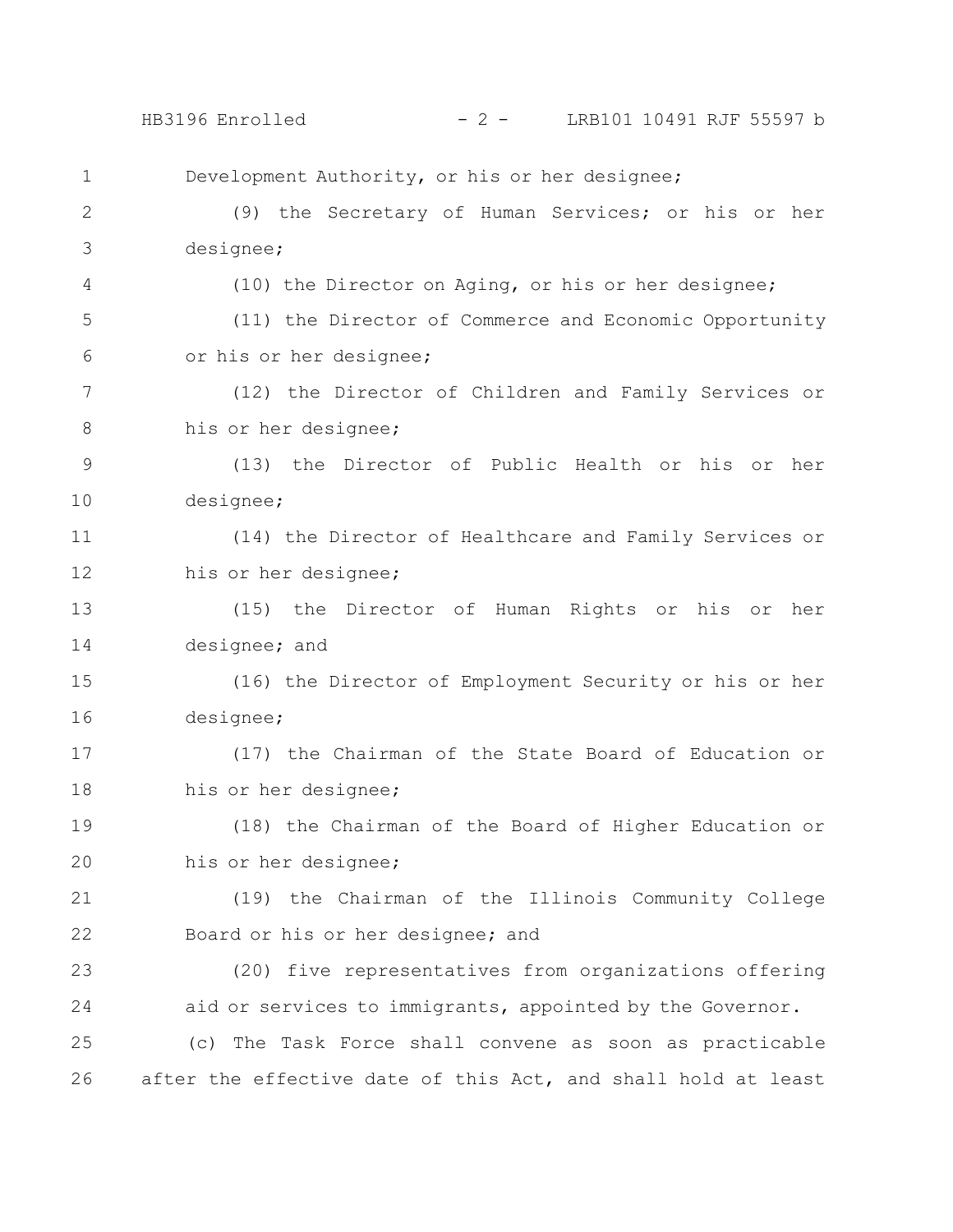HB3196 Enrolled - 3 - LRB101 10491 RJF 55597 b

12 meetings. Members of the Task Force shall serve without compensation. The Department of Human Services, in consultation with any other State agency relevant to the issue of immigration in this State, shall provide administrative and other support to the Task Force. 1 2 3 4 5

6

(d) The Task Force shall examine the following issues:

(1) what the State of Illinois is currently doing to proactively help immigrant communities in this State, including whether such persons are receiving help to become citizens, receiving help to become business owners, and receiving aid for educational purposes; 7 8 9 10 11

(2) what can the State do going forward to improve relations between the State and immigrant communities in this State; 12 13 14

(3) what is the status of immigrant communities from urban, suburban, and rural areas of this State, and whether adequate support and resources have been provided to these communities; 15 16 17 18

(4) the extent to which immigrants in this State are being discriminated against; 19 20

(5) whether the laws specifically intended to benefit immigrant populations in this State are actually having a beneficial effect; 21 22 23

(6) the practices and procedures of the federal Immigration and Customs Enforcement agency within this State; 24 25 26